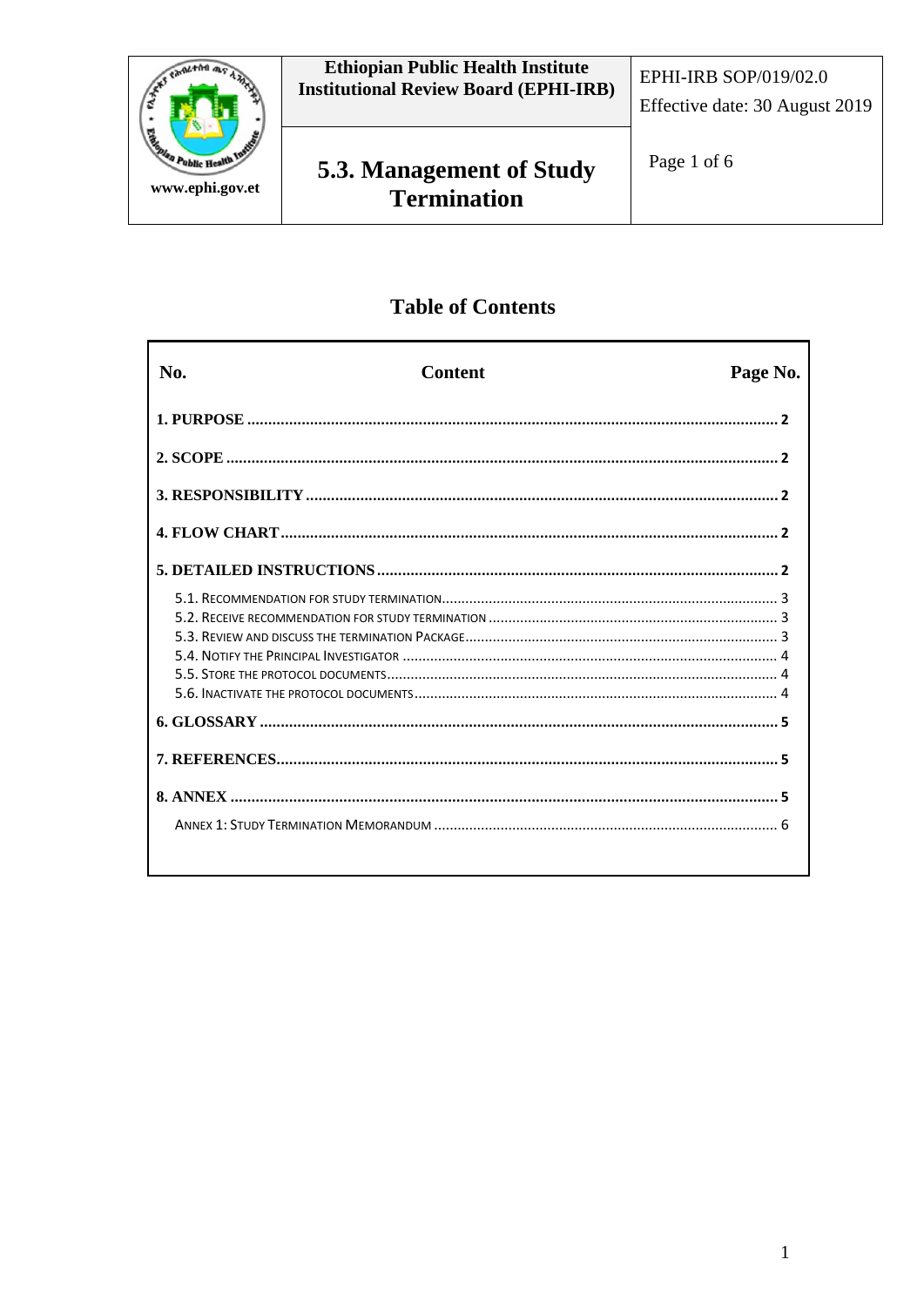

# <span id="page-1-0"></span>**1. Purpose**

This SOP describes how an IRB proceeds and manages the termination of a research study. Protocols are usually terminated at the recommendation of the IRB, Data Safety Monitoring Board (DSMB), Director General, sponsor or other authorized bodies when subject enrollment and subject follow-up are discontinued before the scheduled end of the study.

# <span id="page-1-1"></span>**2. Scope**

This SOP applies to any study approved by Ethiopian Public Health Institute IRB that is being recommended for termination before its scheduled completion.

# <span id="page-1-2"></span>**3. Responsibility**

It is the responsibility of the IRB to terminate any study that the IRB has previously approved when the safety or benefit of the study participants is doubtful or at risk and data integrity is compromised momentously. The Secretariat is responsible for management of the termination process.

# <span id="page-1-3"></span>**4. Flow chart**

| No.           | <b>Activity</b>                              | <b>Responsibility</b>        |
|---------------|----------------------------------------------|------------------------------|
|               | Recommendation for study termination         | IRB/DSMB/Sponsor/Directo     |
|               |                                              | r General/Other authorized   |
|               |                                              | body                         |
|               | Receive recommendation for study termination | Principal Investigator and   |
|               |                                              | <b>IRB</b> Secretariat       |
| $\mathcal{R}$ | Review and Discuss the Termination Package   | IRB Secretariat, Chairperson |
|               |                                              | and IRB members              |
| 4             | Notify the Principal Investigator            | <b>IRB</b> Secretariat       |
|               |                                              |                              |
| 5             | <b>Store the Protocol Documents</b>          | <b>IRB</b> Secretariat       |
|               |                                              |                              |
| 6             | Inactivate the Protocol Document             | <b>IRB</b> Secretariat       |
|               |                                              |                              |

# <span id="page-1-4"></span>**5. Detailed instructions**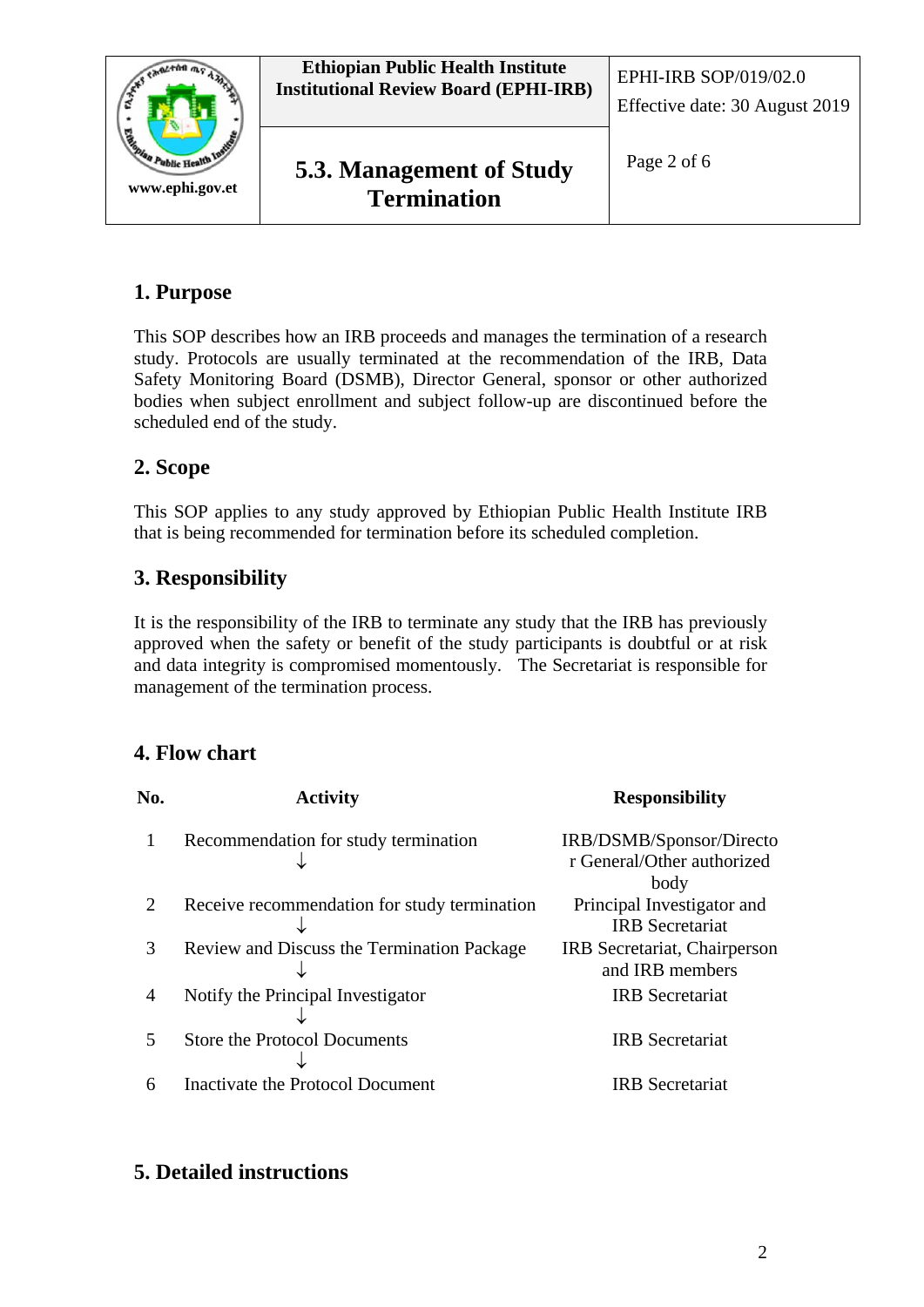

# **5.3. Management of Study**  $\left| \begin{array}{c} \text{Page 3 of 6} \\ \end{array} \right|$ **Termination**

#### <span id="page-2-0"></span>**5.1. Recommendation for study termination**

• Written recommendation for study termination may be presented by DSMB, IRB members, Scientific Director, Sponsor or other authorized bodies for study protocol termination.

#### <span id="page-2-1"></span>**5.2. Receive recommendation for study termination**

- The IRB secretariat or the principal investigator receives recommendation for study protocol termination
- Inform the principal investigator or the study office to prepare and submit a protocol termination package
- Receive the study protocol termination package prepared and submitted by the principal investigator or the study office
- Verify the contents of the package for inclusion of:
	- Request for Termination Memorandum (EPHI-IRB AF 01- 019/02.0, see Annex1.)
	- The request for termination memorandum should contain a brief written summary of the protocol, its results, and accrual data.
	- Original Continuing Review Application Form (EPHI-IRB AF 01-015/02.0), see Annex 1)
	- Termination is indicated under "Action Request".
	- Completeness of the information, including accrual data since the time of the last continuing review
	- Presence of the required signatures (Principal Investigator).
- Initial and date the package upon receipt

### <span id="page-2-2"></span>**5.3. Review and discuss the termination Package**

- Notify the chairperson regarding the recommendation for study protocol termination
- Send a copy of the termination package to the Chairperson within one working day upon receipt
	- The chairperson reviews the results, reasons and accrual data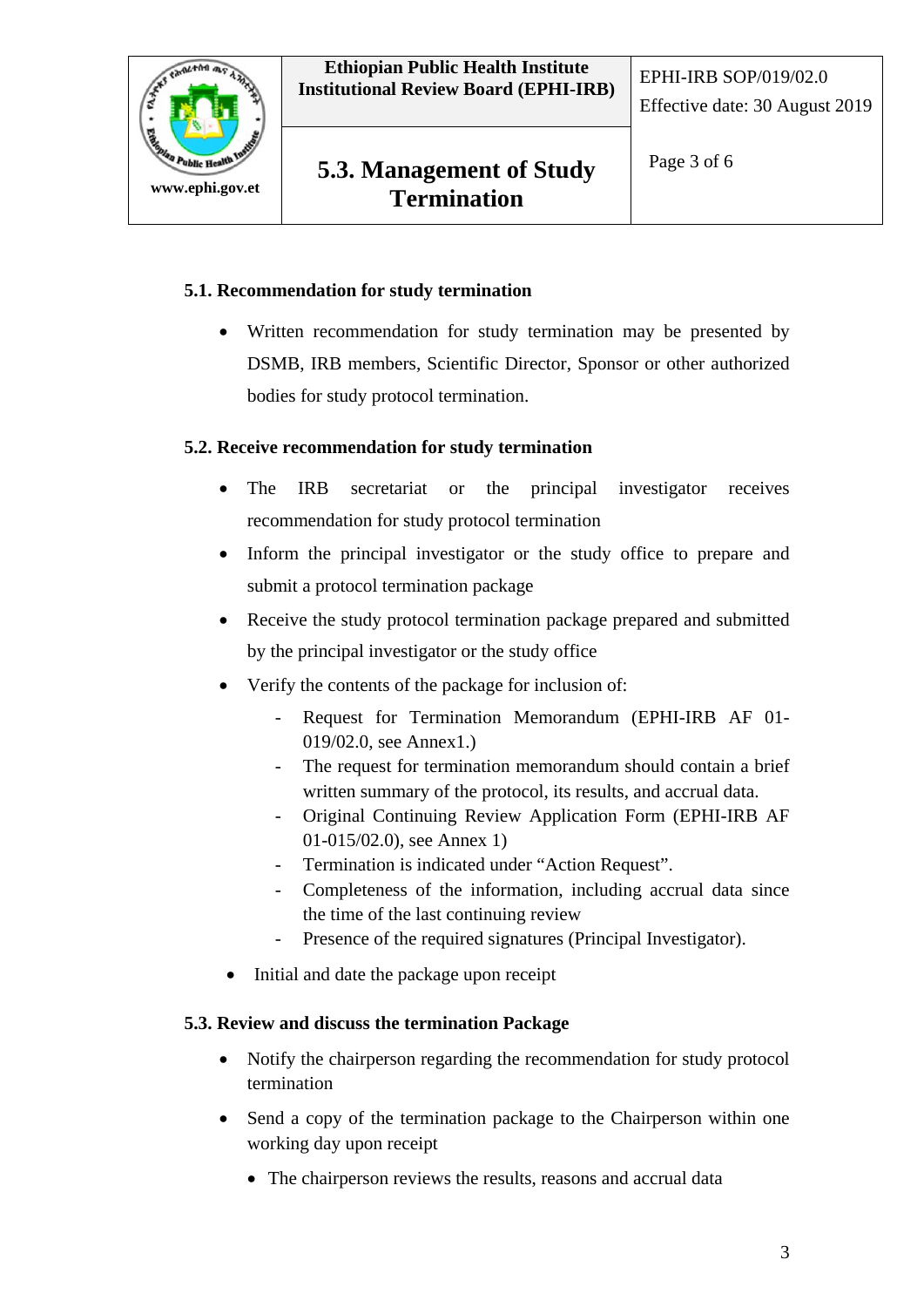

- The chairperson calls for an emergency meeting to discuss about the recommendation
- Types of decision after discussion on termination

 Approved Request information Recommend further action

- If the termination approved:
	- The chairperson signs and dates the Continuing Review Application Form in acknowledgment and approval of the termination.
	- The chairperson returns the form back to the Secretariat within five working days of receipt of the package.
	- The secretariat reviews, signs, and dates the Continuing Review Application Form indicating that the termination process is complete.

#### <span id="page-3-0"></span>**5.4. Notify the Principal Investigator**

- Make a copy of the completed Continuing Review Application Form
- Send the copy to the principal investigator for their records within seven working days

#### <span id="page-3-1"></span>**5.5. Store the protocol documents**

- Keep the original version of the request memorandum for termination and the original version of the Continuing Review Application Form in the Protocol file
- Send the file to archive
- Store the protocol documents indefinitely for issues under or suspected of being under court case, if not, for five years

#### <span id="page-3-2"></span>**5.6. Inactivate the protocol documents**

• Place the study protocol into the *inactive* protocol folder in the computer records under the following directory:

p:\studyfiles\inactive protocols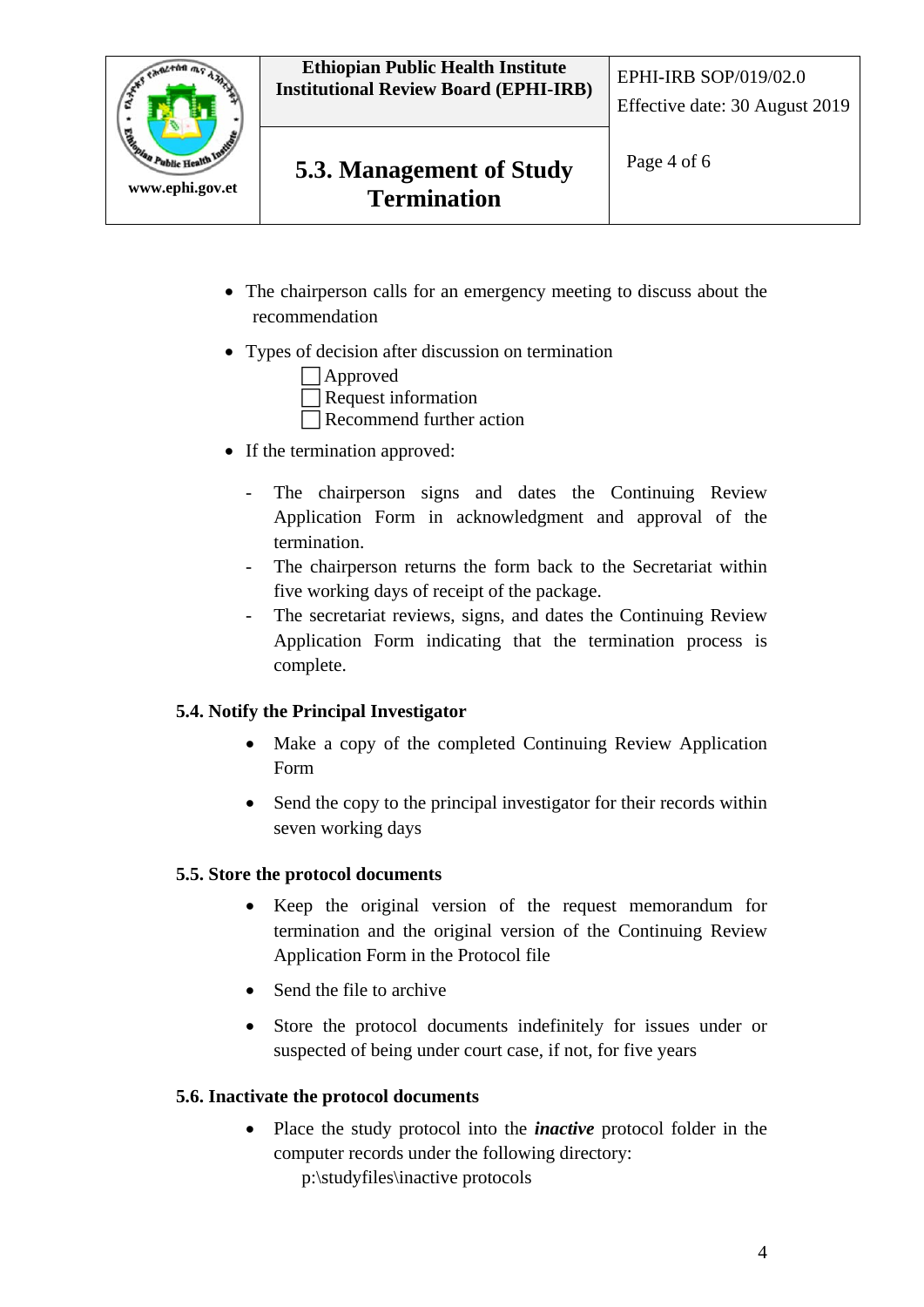

# <span id="page-4-0"></span>**6. Glossary**

| <b>Study Termination</b> | Permanent cessation of all research activities.         |
|--------------------------|---------------------------------------------------------|
| Suspension               | Temporary cessation of some or all research activities. |

## <span id="page-4-1"></span>**7. References**

- 1. World Health Organization, Standards and Operational Guidance for Ethics Review of Health-Related Research with Human Participant, 2011.
- 2. International Council for Harmonization of Technical Requirements for Pharmaceuticals for Human Use Guidance for Good Clinical Practice (ICH GCP) E6(R2), 2016.
- 3. Associated SOP: SOP# EPHI-IRB 015/02.0.

## <span id="page-4-2"></span>**8. Annex**